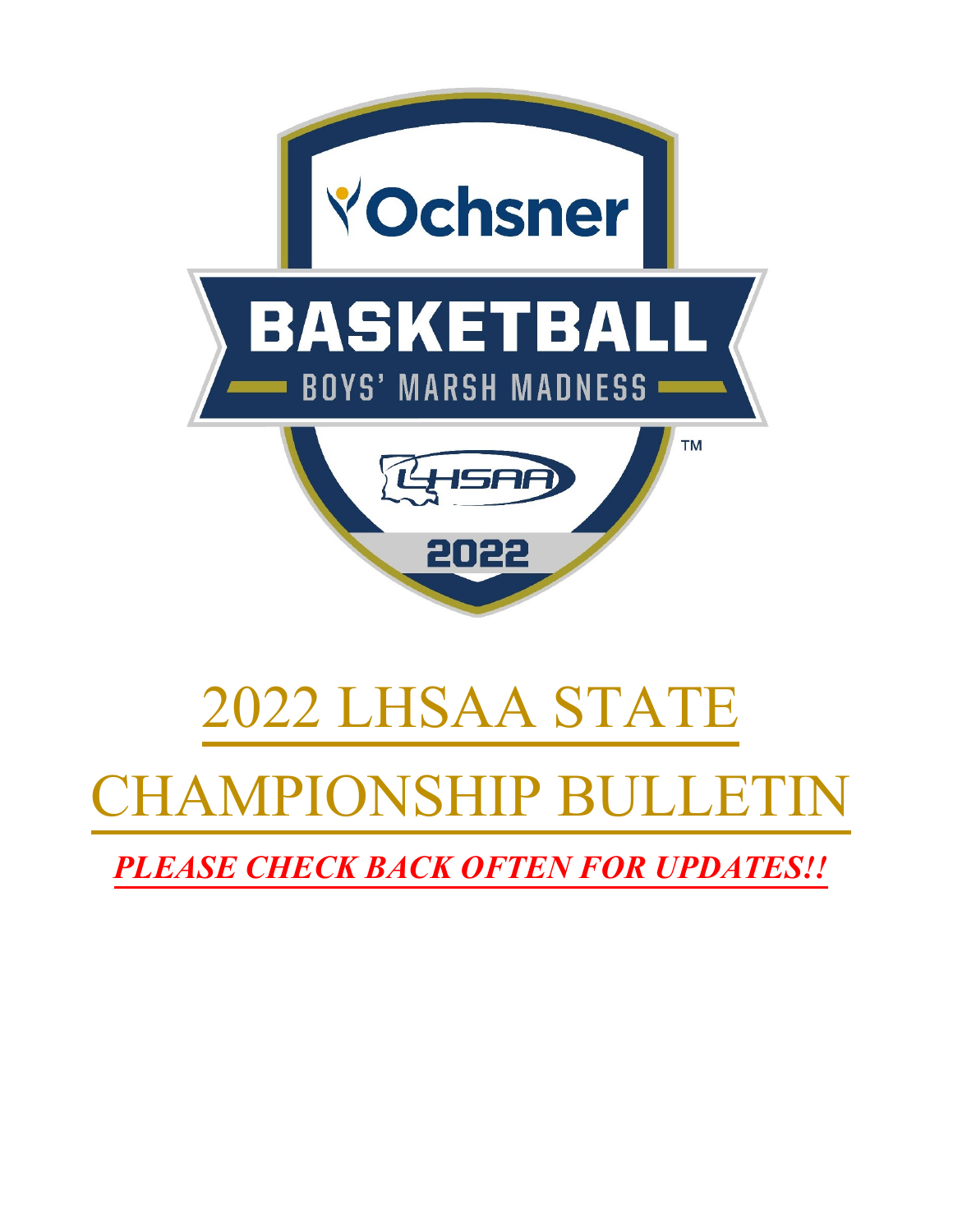# TABLE OF CONTENTS

| <b>CONTENT</b>                                                         | PAGE(S)            |
|------------------------------------------------------------------------|--------------------|
| <b>BASKETBALL IMPORTANT DATES</b>                                      | PAGE <sub>1</sub>  |
| <b>GENERAL INFORMATION</b>                                             | PAGE <sub>2</sub>  |
| <b>SITE INFORMATION</b>                                                | PAGE 3             |
| ALL-ACADEMIC, NON-PARTICIPATING TEAM, SUPPORT GROUPS, BAND INFORMATION | PAGES <sub>4</sub> |
| MEDIA INFORMATION & YEARBOOK INFORMATION                               | PAGE 5             |
| <b>MARSH MADNESS HOTEL INFORMATION</b>                                 | PAGES <sub>6</sub> |
| 2021 - 2022 BOYS' MARSH MADNESS SITE MAP                               | PAGE <sub>7</sub>  |
| <b>CHAMPIONSHIP SOUVENIRS</b>                                          | PAGE 8             |
| <b>LHSAA SPONSORS</b>                                                  | PAGE 9             |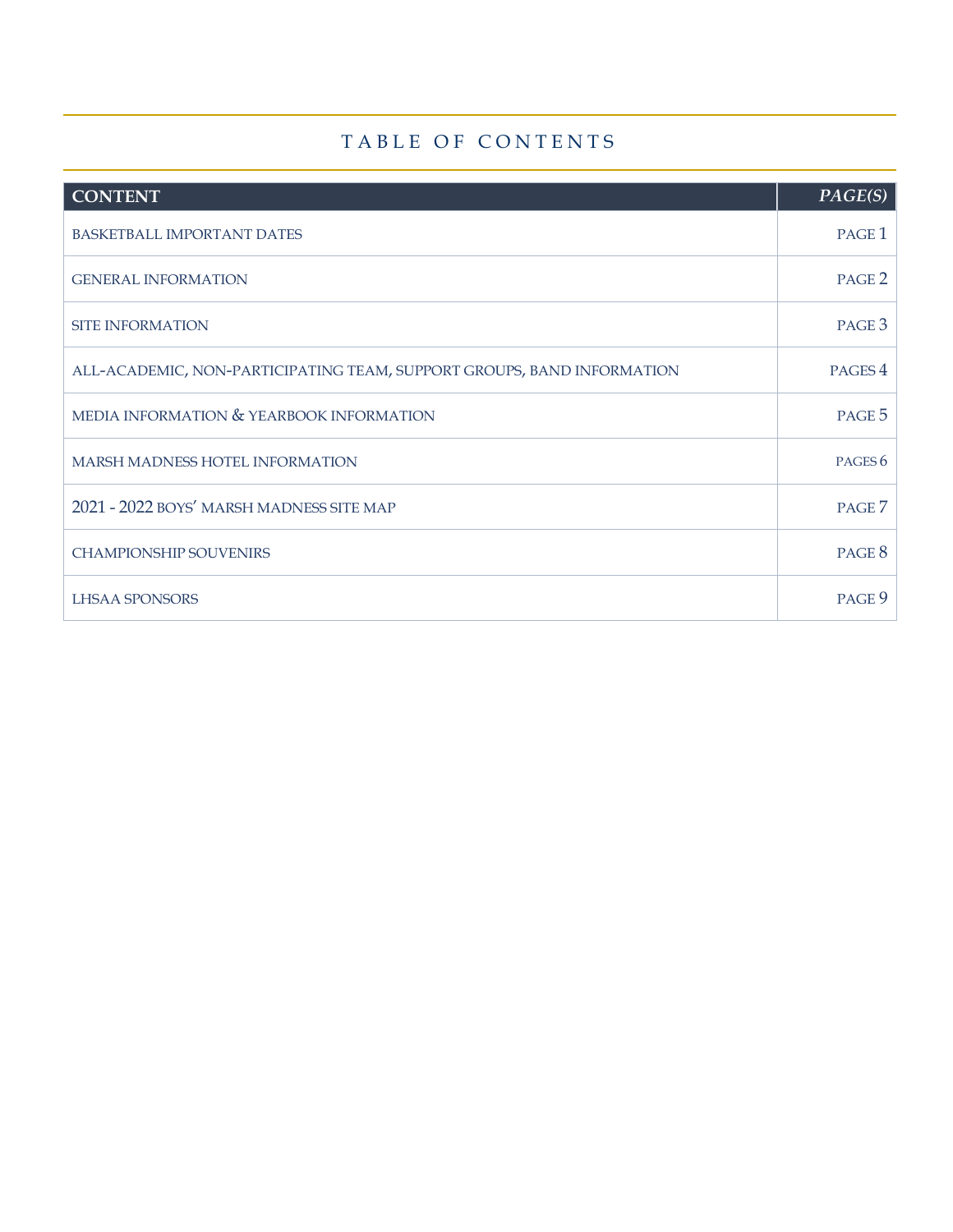### 202 1 - 2 2 BASKETBALL IMPORTANT DATES

*This Bulletin is for your benefit. Please read and make sure all necessary parties receive the correct information concerning the event.*

| <b>DATE</b>                                                                           | <b>EVENT</b>                                                                                                                                                                                                                                                                    |
|---------------------------------------------------------------------------------------|---------------------------------------------------------------------------------------------------------------------------------------------------------------------------------------------------------------------------------------------------------------------------------|
| <b>Boys - All Classes and Divisions:</b><br>Saturday, January 29, 2022                | Deadline to Add Games to Schedule for Power Rating<br>Purposes (All Classes and Divisions)                                                                                                                                                                                      |
| <b>Boys</b> – All Classes and Divisions:<br>Saturday, February 19, 2022               | End of Regular Season/District Representatives Named                                                                                                                                                                                                                            |
| <b>Boys</b> – All Classes and Divisions:<br>Monday, February 21, 2022                 | Playoff Pairings Named/Brackets Released                                                                                                                                                                                                                                        |
| <b>Boys</b> - All Classes (Non-Select Only):<br>3:00 P.M. - Monday, February 28, 2022 | Deadline to submit team rosters online.<br><b>State Tournament Program Roster Submission Instructions</b><br>- Rosters submitted in any/all formats other than the provided<br>format shall be disregarded and will not be included in the program.<br><b>ZERO EXCEPTIONS!!</b> |

## *Boys' Playoff Dates* - *All Classes:*

Bi- District Round Deadline – Friday, February 25, 2022 Regional Round Deadline – Tuesday, March 1, 2022 Quarterfinal Round Deadline – Friday, March 4, 2022

#### *LHSAA Boys' Marsh Madness*

Monday, March 7, 2022 – Saturday, March 12, 2022 Burton Coliseum, Lake Charles, LA

*\*\*Any Bi-District, Regional, Quarterfinal, Semi-Final or Final game that is cancelled due to COVID-19 will be a forfeit without a financial penalty to the school. Playoff games will not be postponed due to positive cases. \**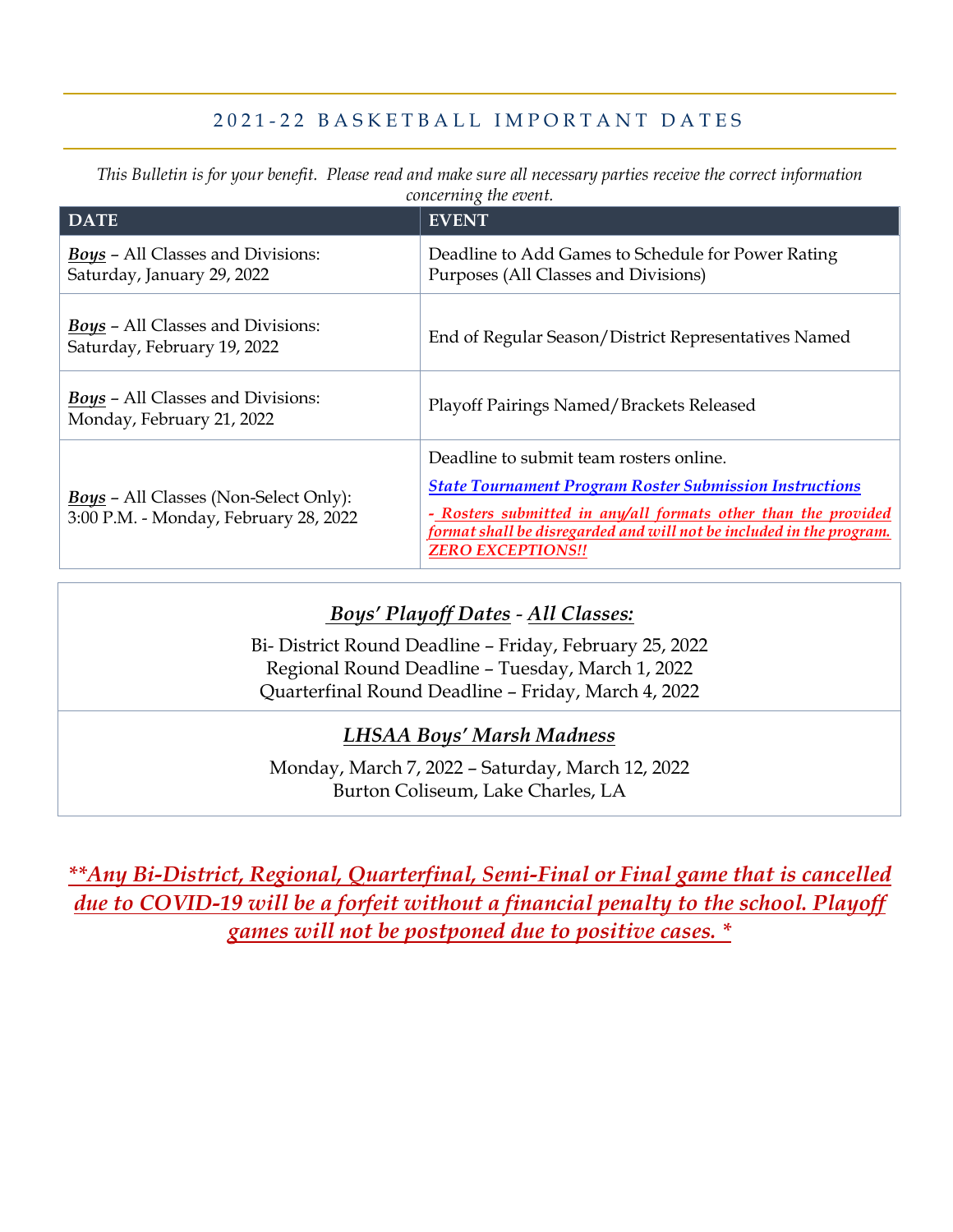#### 202 1 - 2 2 MARSH MADNESS CHAMPIONSHIP *GENERAL INFORMATION*

*This Bulletin is for your benefit. Please read and make sure all necessary parties receive the correct information concerning the event.*

| <b>CATEGORY</b>                                                        | DATE/INFORMATION                                                                                                                                                                                                                                                                                                                                                             |
|------------------------------------------------------------------------|------------------------------------------------------------------------------------------------------------------------------------------------------------------------------------------------------------------------------------------------------------------------------------------------------------------------------------------------------------------------------|
| State Championship<br>Dates and Site                                   | <b>Boys' Non-Select Marsh Madness Championships:</b><br>Monday, March 7, 2022 - Saturday, March 12, 2022<br>Burton Coliseum, Lake Charles, LA                                                                                                                                                                                                                                |
| <b>Tournament Director</b>                                             | Karen Hoyt<br><b>Assistant Executive Director, LHSAA</b><br>Email: khoyt@lhsaa.org<br>Phone: (225) 300-4215                                                                                                                                                                                                                                                                  |
| Assistant to<br><b>Tournament Director</b>                             | S. Lacy Macdiarmid<br>Administrative Assistant, LHSAA<br>Email: <b>Imacdiarmid@lhsaa.org</b><br>Phone: (225) 300-4208                                                                                                                                                                                                                                                        |
| <b>Admission Per Session</b><br>Gates open 1 hour prior<br>to each day | Tickets - $$13.00 + facility$ fee & taxes<br>Each ticket purchased is good for that session/game only. The<br>facility will be cleared after each session for sanitization and there<br>will be <b>NO RE-ENTRY</b> to the facility once you exit.                                                                                                                            |
| <b>IMPORTANT</b><br><b>Burton Coliseum</b><br>Game Day 411             | To purchase tickets, click here.<br>For Burton Coliseum Policies click here.                                                                                                                                                                                                                                                                                                 |
| Trainers/<br><b>Medical Personnel</b>                                  | Trainers will be provided for all games. Schools must bring their<br>own tape and individual water bottles that do not conflict with<br>LHSAA Partner Powerade.                                                                                                                                                                                                              |
| Other                                                                  | Teams will be required to bring individual water bottles that do not<br>conflict with LHSAA Partner Powerade. Coolers will not be<br>provided due to COVID-19. Bottled water will be provided.<br>Official Game Ball - Perfection Elite Basketball (BX6E)<br>2021-22 National Federation Basketball Rules and LHSAA<br>Constitution, Amendments and Bylaws will be followed. |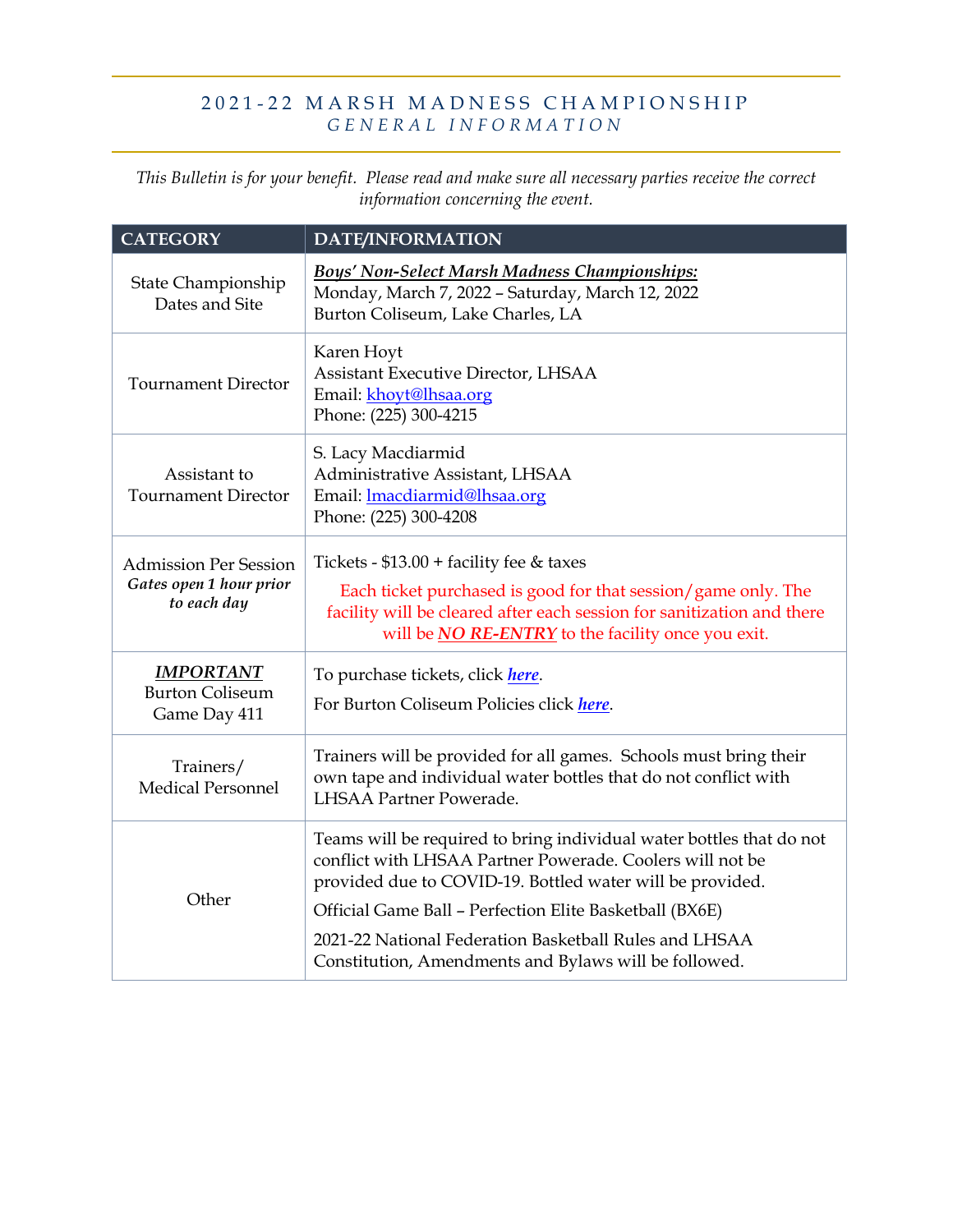#### 202 1 - 2 2 MARSH MADNESS CHAMPIONSHIP *SITE INFORMATION*

| <b>CATEGORY</b>                                                                           | DATE/INFORMATION                                                                                                                                                                                                                                                                                                    |  |
|-------------------------------------------------------------------------------------------|---------------------------------------------------------------------------------------------------------------------------------------------------------------------------------------------------------------------------------------------------------------------------------------------------------------------|--|
|                                                                                           | South side of Coliseum under the covered walkway.                                                                                                                                                                                                                                                                   |  |
| Team Dropoff &<br>Entry<br>The roster bylaw will be                                       | Each team will be allowed 24 personnel to enter. The 24 includes<br>coaches, players in legal uniform, managers, trainers, and<br>statisticians. Additional team personnel must purchase a ticket and<br>enter through Main Gate. <b>ZERO EXCEPTIONS!!</b> (LHSAA Bylaw<br>11.10.4)                                 |  |
| strictly enforced.                                                                        | <b>SEMI-FINALS ONLY</b> - Team and individual pictures will be taken                                                                                                                                                                                                                                                |  |
|                                                                                           | upon arrival your team's arrival. RomaPics requests that all teams<br>arrive in game uniform 1 hour and 30 minutes prior to game.                                                                                                                                                                                   |  |
|                                                                                           | <b>FINALS</b> - Teams may enter the facility 1 hour prior to game.                                                                                                                                                                                                                                                  |  |
| Team Uniforms and<br>Dressing Rooms                                                       | All teams shall arrive in <b>GAME UNIFORMS</b> and need to bring both<br>sets of uniforms. Higher seed will be HOME team. Site Host Families<br>will take you to your assigned locker rooms.                                                                                                                        |  |
|                                                                                           | <b>HOME</b> - white jerseys <b>VISITOR</b> - dark jerseys                                                                                                                                                                                                                                                           |  |
| <b>Team Roster</b><br>Information<br>(By-law $6.13.6 \&$<br>11.10.4)                      | Each team will be allowed 24 personnel to enter. The 24 includes<br>coaches, players in legal uniform, managers, trainers and statisticians.<br>Per LHSAA Bylaw 6.13.6, once a roster is submitted, it shall be<br>considered final. No Exceptions!!                                                                |  |
| Participating Team<br>Seating                                                             | Teams that arrive early and are waiting to play will sit in the<br>following sections: <b>HOME</b> - Section 110 <b>VISITOR</b> - SECTION 102                                                                                                                                                                       |  |
| <b>Team Benches</b><br>(when facing score table)                                          | <b>University Center: HOME - Right bench</b> VISITOR - Left Bench                                                                                                                                                                                                                                                   |  |
| Pre-Game Warm-Up                                                                          | All teams warm-up on the opposite end of your team bench before<br>each game. The 1 <sup>st</sup> game of the session will be allowed 30 minutes<br>prior to their game to warm-up. All other games will be allowed 15<br>minutes prior to their game.                                                              |  |
| Pre-Game Protocol                                                                         | <b>Semi-Finals:</b> will only be done in the following order before the 1 <sup>st</sup> game<br>of that day. - Prayer, National Anthem, Player Introductions<br><b>Finals:</b> done in the following order before each Championship game.<br>- Prayer, National Anthem, Game Ball Presentation, Player Introduction |  |
| Post-Game Interviews<br>(Failure to comply shall<br>be penalized under By-law<br>5.11.14) | Coaches shall be responsible for the following:<br>Attending the post-game interview session immediately<br>1)<br>following their game.<br>Ensuring any/all players, requested by media, attends the<br>2)<br>post-game interview session immediately following their<br>game.                                      |  |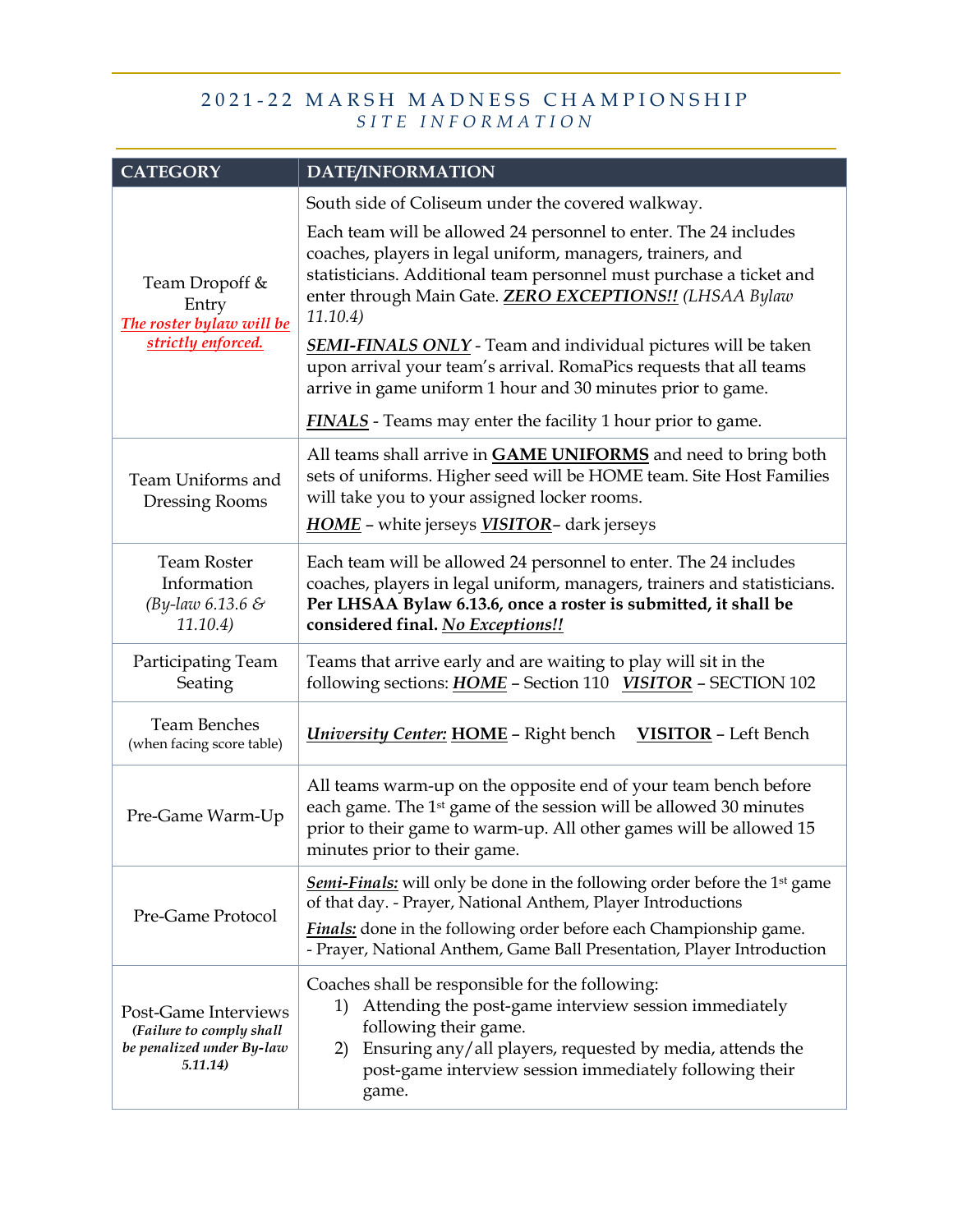## 2021 - 22 ALL - ACADEMIC, NON - PARTICIPATING TEAMS, & SUPPORT GROUP INFORMATION

| <b>CATEGORY</b>                                           | DATE/INFORMATION                                                                                                                                                                                                                                                                                                                                                                                                          |
|-----------------------------------------------------------|---------------------------------------------------------------------------------------------------------------------------------------------------------------------------------------------------------------------------------------------------------------------------------------------------------------------------------------------------------------------------------------------------------------------------|
|                                                           | All-Academic recipient entrance is located at the South side of<br>Coliseum under the covered walkway.                                                                                                                                                                                                                                                                                                                    |
| All-Academic Recipients                                   | All-Academic recipients and their Administrators have been<br>contacted by the LHSAA office. If you have any questions, please<br>contact Renee' Ballard at rballard@lhsaa.org                                                                                                                                                                                                                                            |
| Non-Participating Teams                                   | Any team that has played a semi-final game and is no longer<br>participating in the Non-Select tournament shall be<br>accompanied by their head coach and enter together at the<br>South side of Coliseum under covered walkway to enter free of<br>charge.                                                                                                                                                               |
| Spirit Groups &<br>Half-Time Performance<br>Information   | All Spirit (cheer/dance/pep/etc.) sponsors and/or uniformed<br>participants, <b>SHALL</b> enter together when checking in at the<br>South side of Coliseum under the covered walkway to enter<br>free of charge.                                                                                                                                                                                                          |
|                                                           | The LHSAA will count and invoice member school \$10.00 each<br>for any/all additional Spirit (cheer/dance/pep/etc.) sponsors<br>and/or participants over 25.                                                                                                                                                                                                                                                              |
|                                                           | Any/all music for all half-time performances shall provide music on<br>iPad, iPhone, etc. as well as any/all necessary adapters.                                                                                                                                                                                                                                                                                          |
| <b>Bands</b>                                              | Any and all Band Directors and/or members <b>SHALL</b> enter<br>together when checking in at the South side of Coliseum under<br>the covered walkway, will be counted and your school invoiced<br>\$10.00 each for every Director, Sponsor and/or Member. Band<br>directors, sponsors and/or members without instruments and/or<br>not or in uniform shall purchase full tickets and enter through<br>spectator entrance. |
|                                                           | Home Section: 212A/B Visitor Section: 201A/B                                                                                                                                                                                                                                                                                                                                                                              |
| Participating School<br>Supervision &<br>Responsibilities | Schools shall be responsible for including but not limited to the<br>following:<br>1) LHSAA Bylaws 3.1.1(1-4) & 3.1.3<br>2) Informing all their athletes, students, fans, etc. of any/all<br>LHSAA and/or Burton Coliseum prohibited items,<br>policies, etc.<br>Any and all actions and/or behavior of all their athletes,<br>3)<br>students and/or fans etc.                                                            |
|                                                           | Failure to do so shall result in the offending school being fine.<br>(LHSAA Bylaw 5.11.11)                                                                                                                                                                                                                                                                                                                                |
| Signs and Decorations                                     | Decorations and signs are permissible; however, they must:<br>- Be in good taste and illustrate good sportsmanship.<br>- Be on paper or cardboard and may have shiny surface.<br>- Be hung using blue tape on any and all surfaces. No duct tape or<br>scotch tape.<br>- Schools shall be responsible for informing their boosters, fans<br>and/or support groups.                                                        |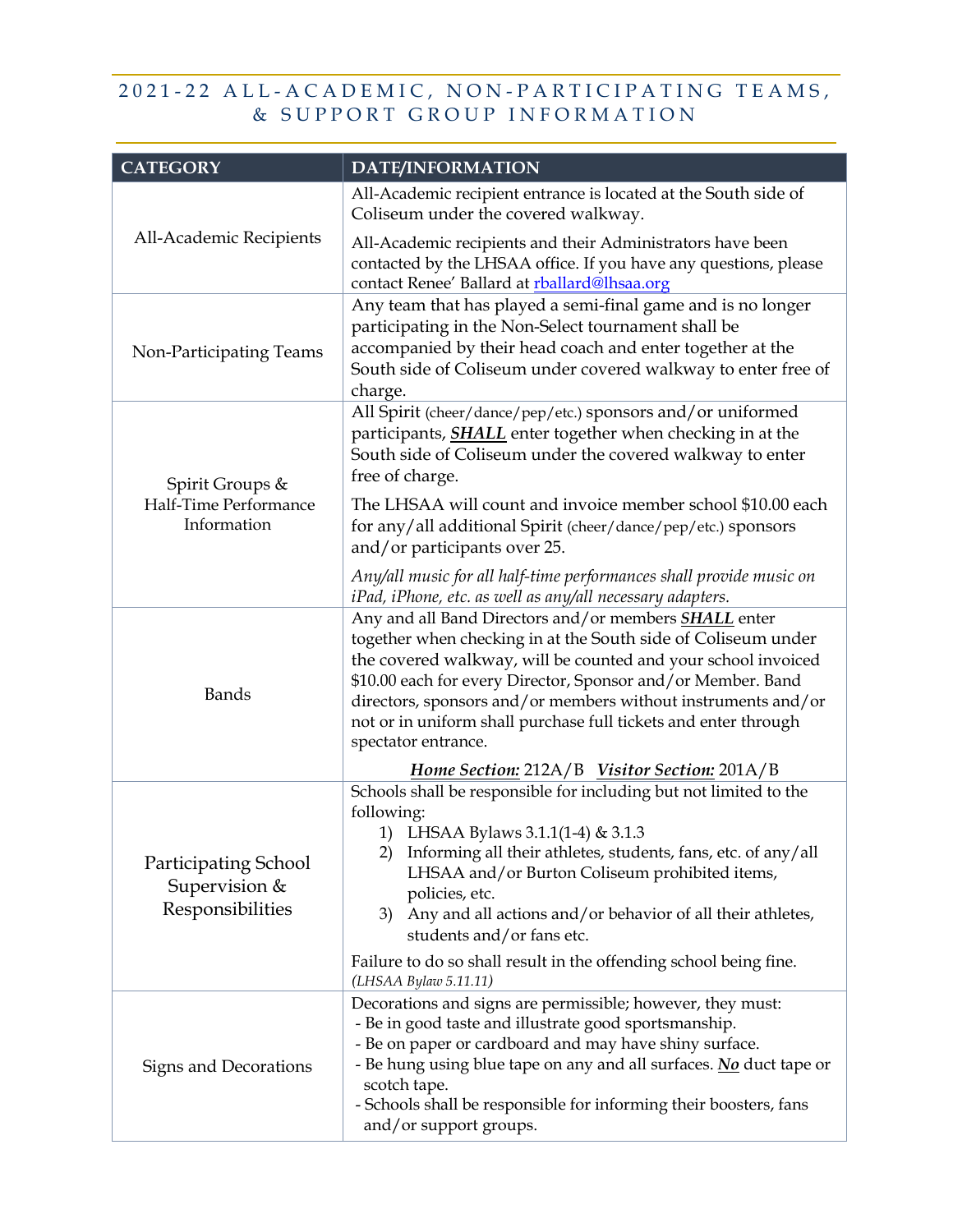# 2021 - 22 MEDIA/SCHOOL YEARBOOK

| <b>CATEGORY</b>                                              | <b>DATE/INFORMATION</b>                                                                                                                                                                                                                                                                                                |
|--------------------------------------------------------------|------------------------------------------------------------------------------------------------------------------------------------------------------------------------------------------------------------------------------------------------------------------------------------------------------------------------|
| Media/Radio/<br><b>Internet Broadcasting</b><br>& Game Video | - For any/all media information and questions, please contact<br>Vincent Cacioppo @ vcacioppo@lhsaa.org.<br>- LHSAA News & Media: https://www.lhsaa.org/news-and-<br>media                                                                                                                                             |
| <b>Broadcasting</b><br>& Game Video                          | - NFHS Network will be broadcasting and live streaming entire<br>tournament.<br>- Live streaming of any kind is strictly prohibited during the<br>entirety of the championships. Fines shall be levied against any<br>person/persons attending school caught live streaming<br>without written consent from the LHSAA. |

*(Please read the LHSAA Media Policy found on the LHSAA Website)*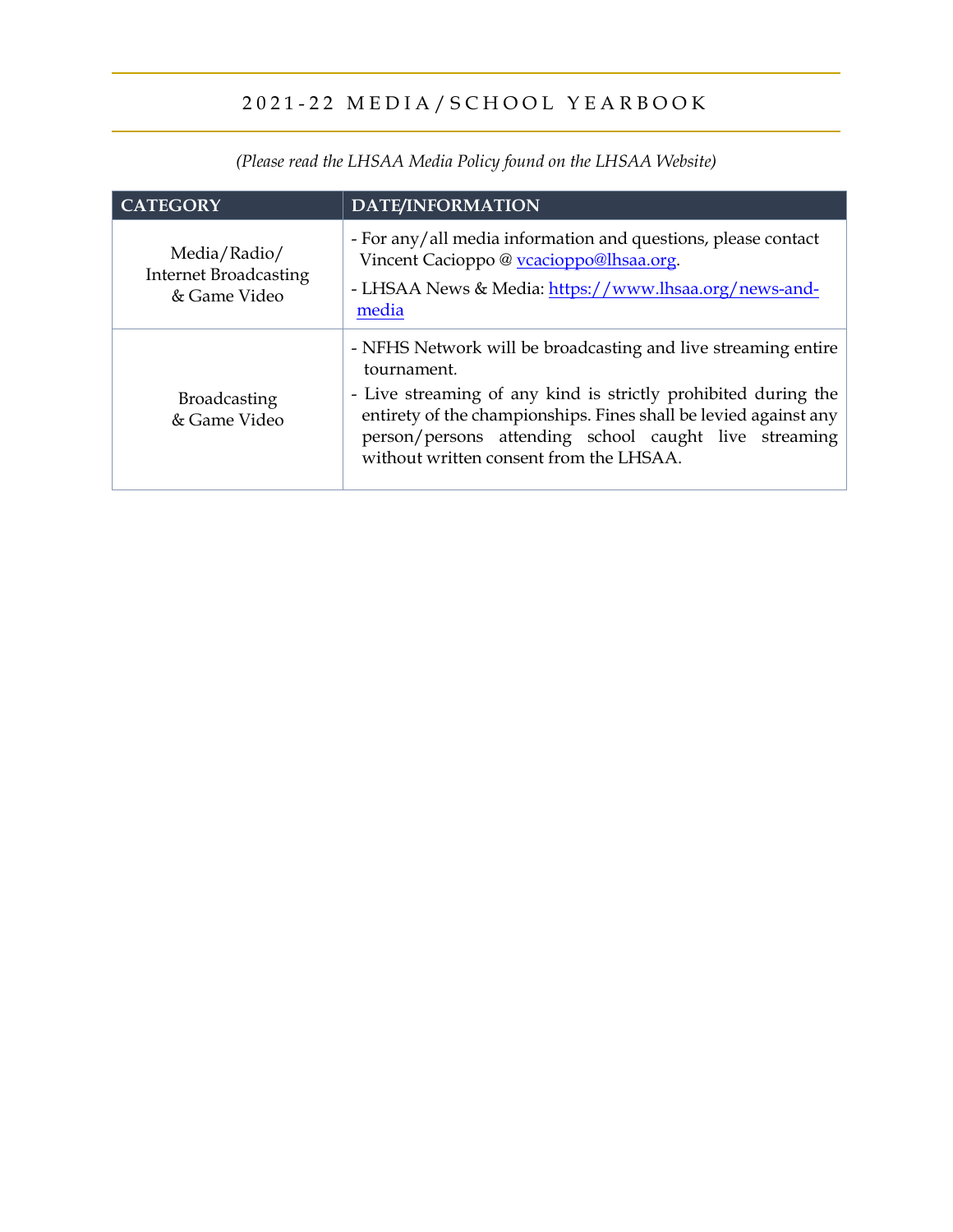# 2 0 2 1 - 2 2 HOTEL INFORMATION

| <b>CATEGORY</b>                 | <b>INFORMATION</b>                                                                                                                           |
|---------------------------------|----------------------------------------------------------------------------------------------------------------------------------------------|
| <b>Hotel Supervision</b>        | - Teams must be supervised at all times! The school will be<br>responsible for any damage to assigned rooms or hotels and<br>their property. |
| <b>Hotel Booking Procedures</b> | - Information posted will be posted below as the LHSAA<br>receives it.                                                                       |
|                                 | - Schools are responsible for securing their own hotel<br>accommodations.                                                                    |
|                                 | - All reservations are to be made by the individual teams at<br>the hotel of your choice.                                                    |
|                                 | - All reservations will be accepted on a first come, first serve<br>basis.                                                                   |
|                                 | - All rooms must be guaranteed. Please supply credit card<br>information at the hotel of your choice.                                        |
|                                 | - When calling the hotel, please tell them that you are with the<br>LHSAA to receive the discounted rate.                                    |
|                                 | - All cancellations should be made directly with the hotel.                                                                                  |

#### 2022 LHSAA Boys Basketball State Championships (Burton Coliseum) Hotel Information

| <b>HOTEL</b>                           | <b>RATE</b>    | <b>PHONE</b> |
|----------------------------------------|----------------|--------------|
| Best Western Plus Prien - Lake Charles | \$119.00       | 337-477-5900 |
| Courtyard by Marriott - Lake Charles   | \$134.00       | 337-477-5020 |
| Holiday Inn & Suites - Lake Charles    | \$139-\$159    | 337-310-7700 |
| Home2 Suites - Lake Charles            | \$179.00       | 337-990-5330 |
| Springhill Suites - Lake Charles       | \$160.00       | 337-474-1112 |
| Staybridge Suites - Lake Charles       | \$159-\$169    | 337-477-7474 |
| TownePlace Suites - Lake Charles       | \$134.00       | 337-477-5824 |
| Tru by Hilton - Lake Charles           | \$149.00       | 337-564-6878 |
| Wingate by Wyndham - Lake Charles      | \$119-\$139    | 337-502-5112 |
| Woodspring Suites - Lake Charles       | \$79-\$89      | 337-564-6970 |
|                                        |                |              |
|                                        |                |              |
| <b>Visit Lake Charles</b>              | 1-800-456-7952 |              |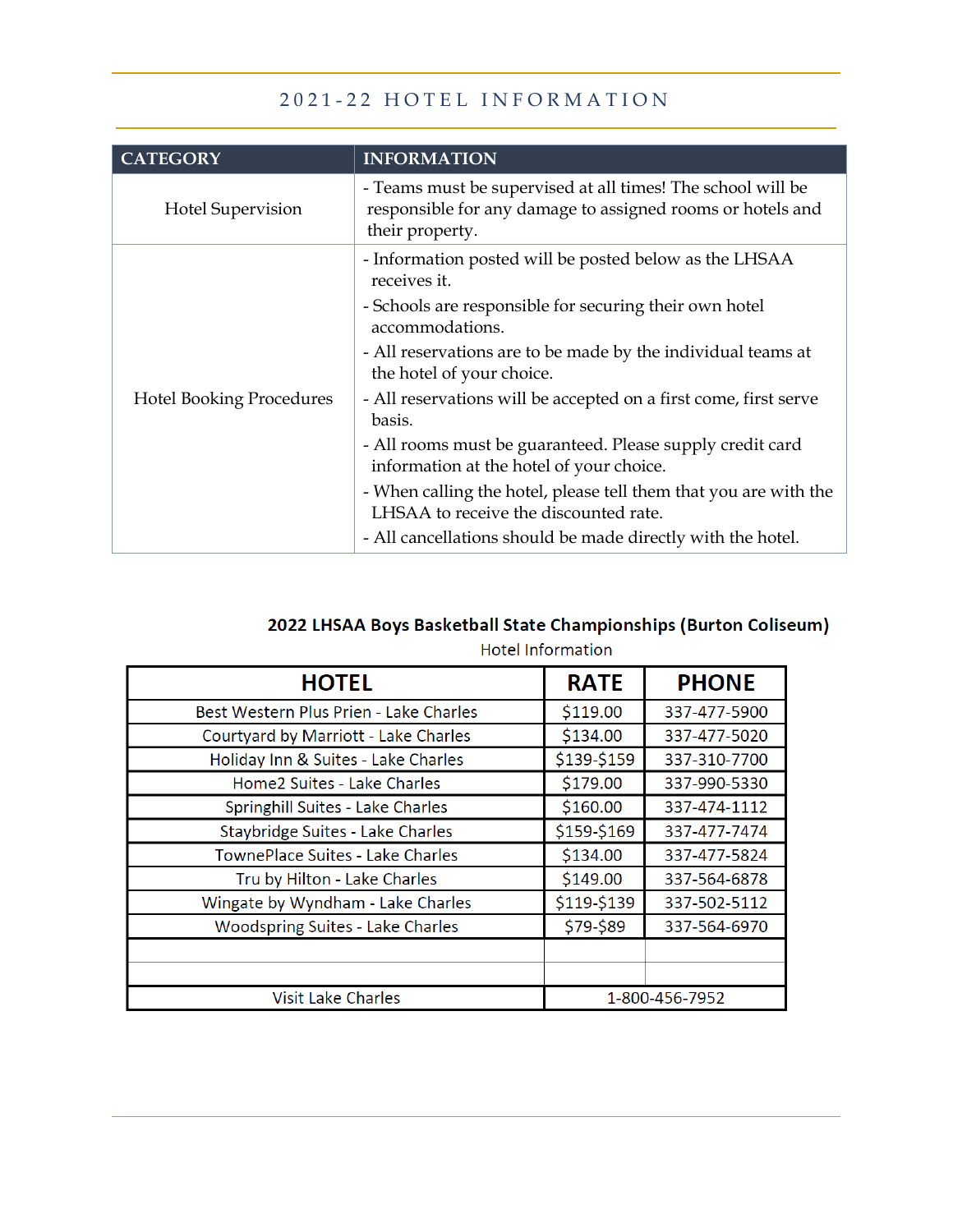#### **Burton Coliseum Map – Lake Charles, LA**



Principals, please be sure that your bus drivers are familiar with the entrance, drop off and parking locations for your team and spectator buses. Thank you for your cooperation!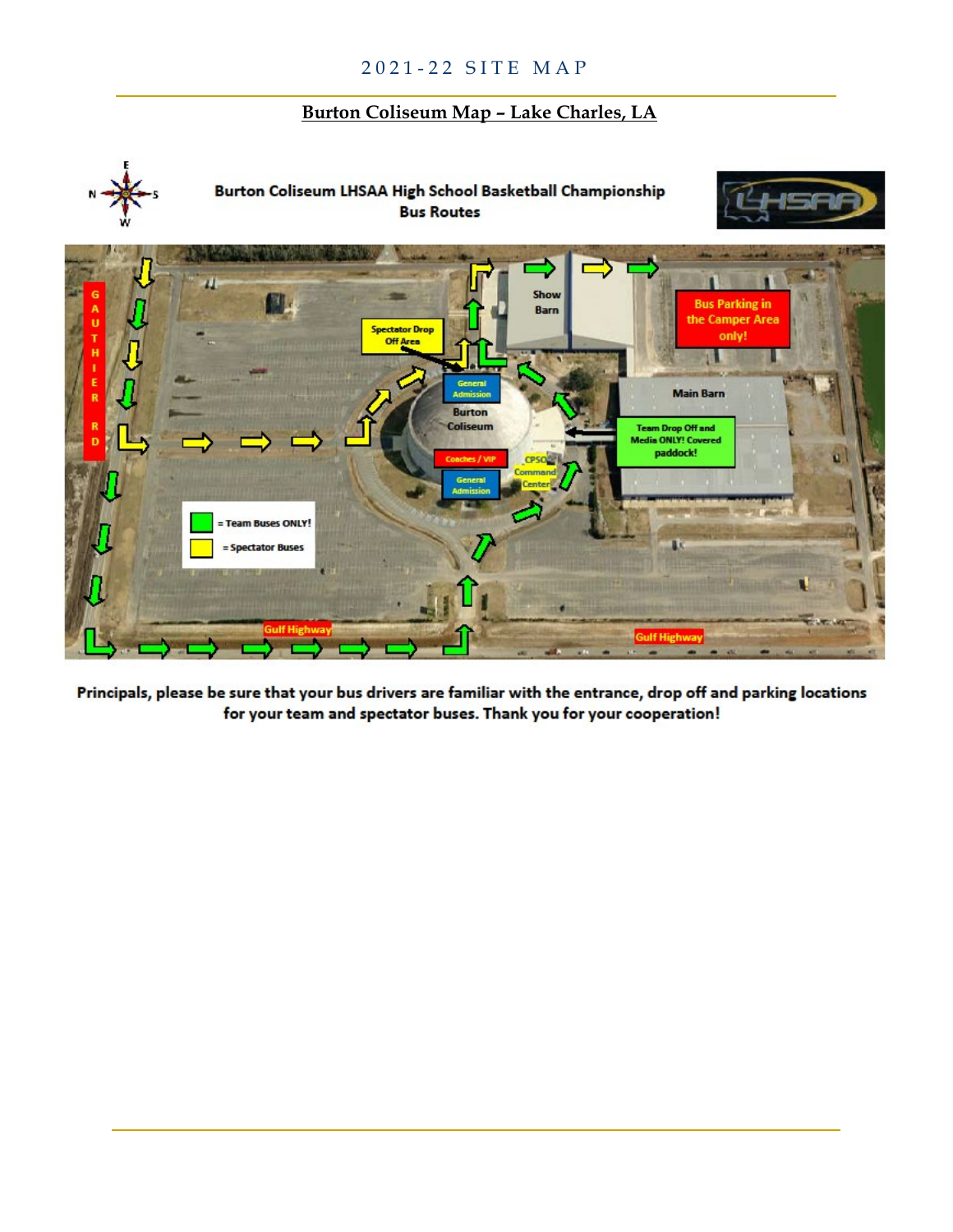